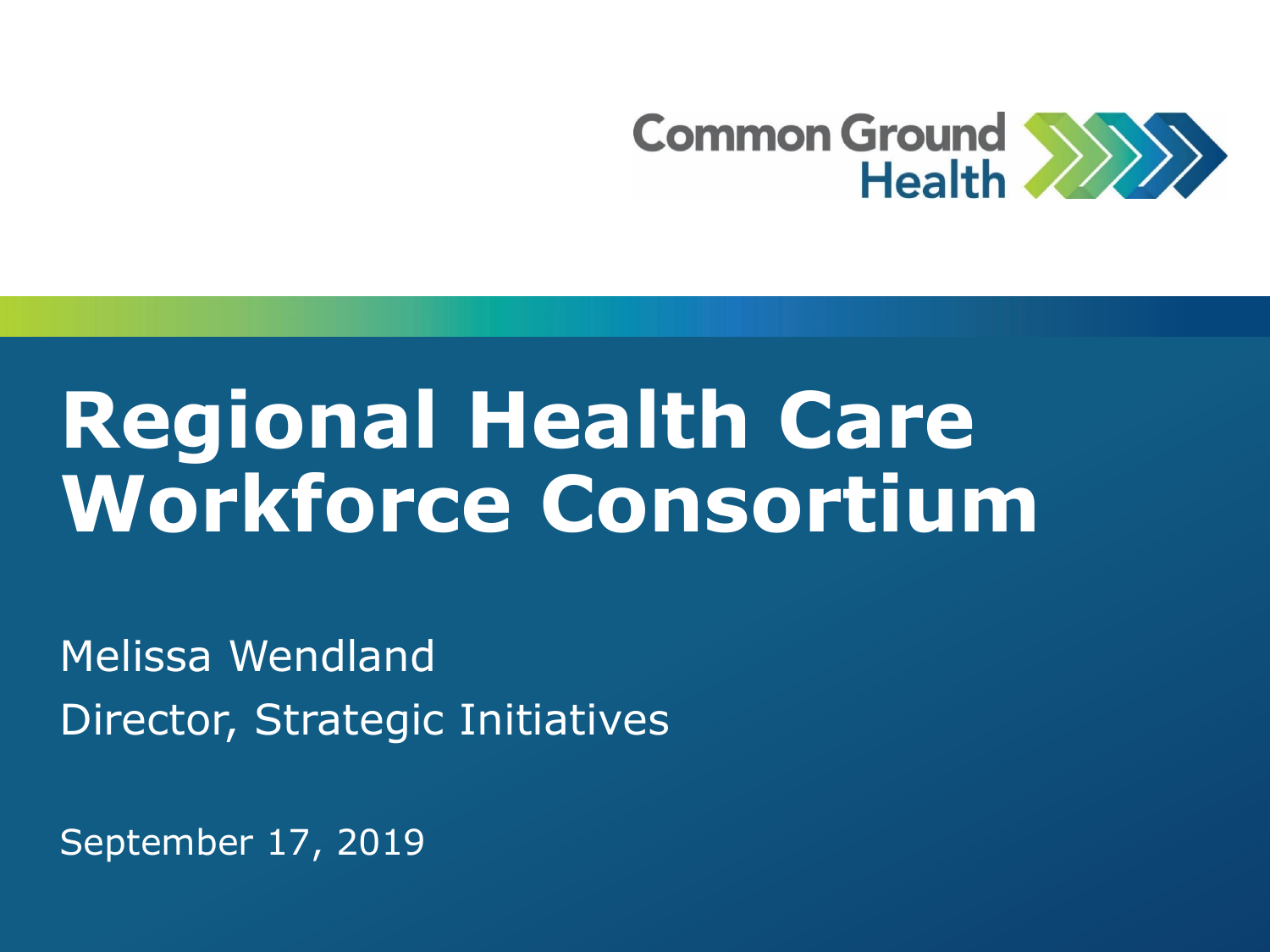### **Seniors (65+) biggest concern about health**



Source: My Health Story survey 2018; Analysis by IBM Watson and Common Ground Health incorporates weighting to reflect demographic of Finger Lakes region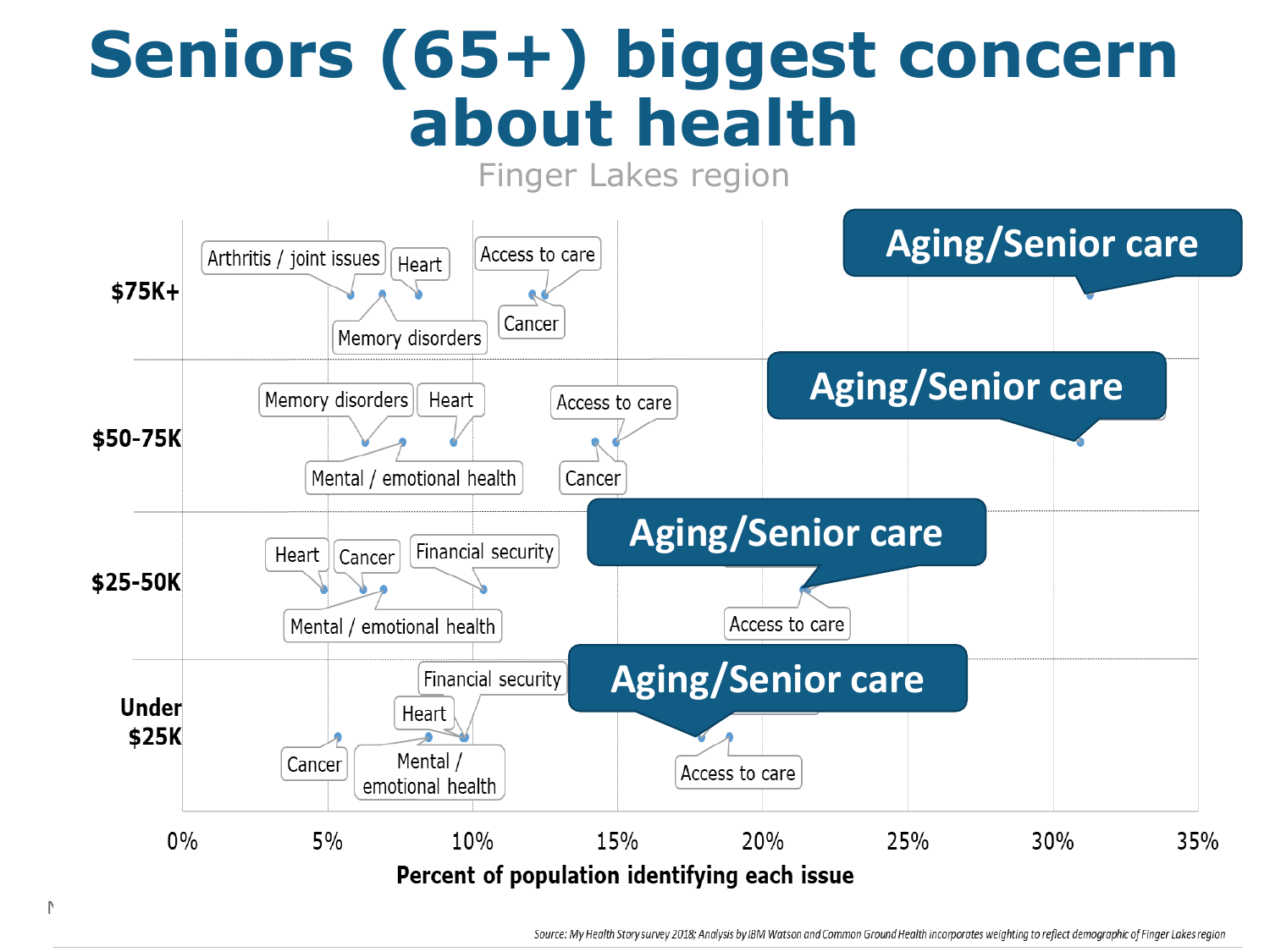## **Physical health Residents with the lowest SES are**

## **105% more likely to loose teeth**

# **154% more likely have diabetes**

# **239% more likely to have asthma**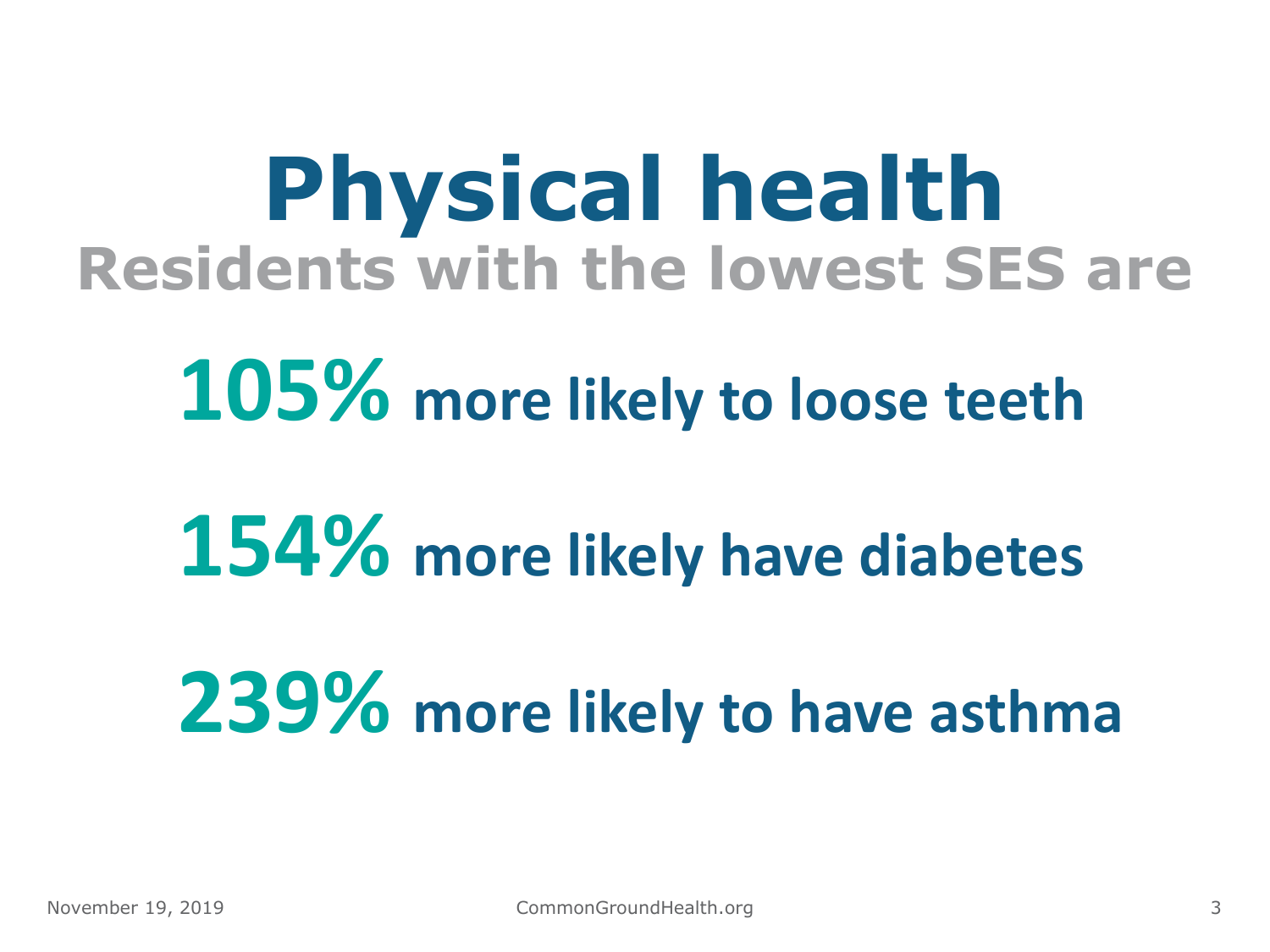**Mental Health Residents with the lowest incomes have**

**3x feelings of helplessness**

**4x significant anger**

**4x self-destructive behavior**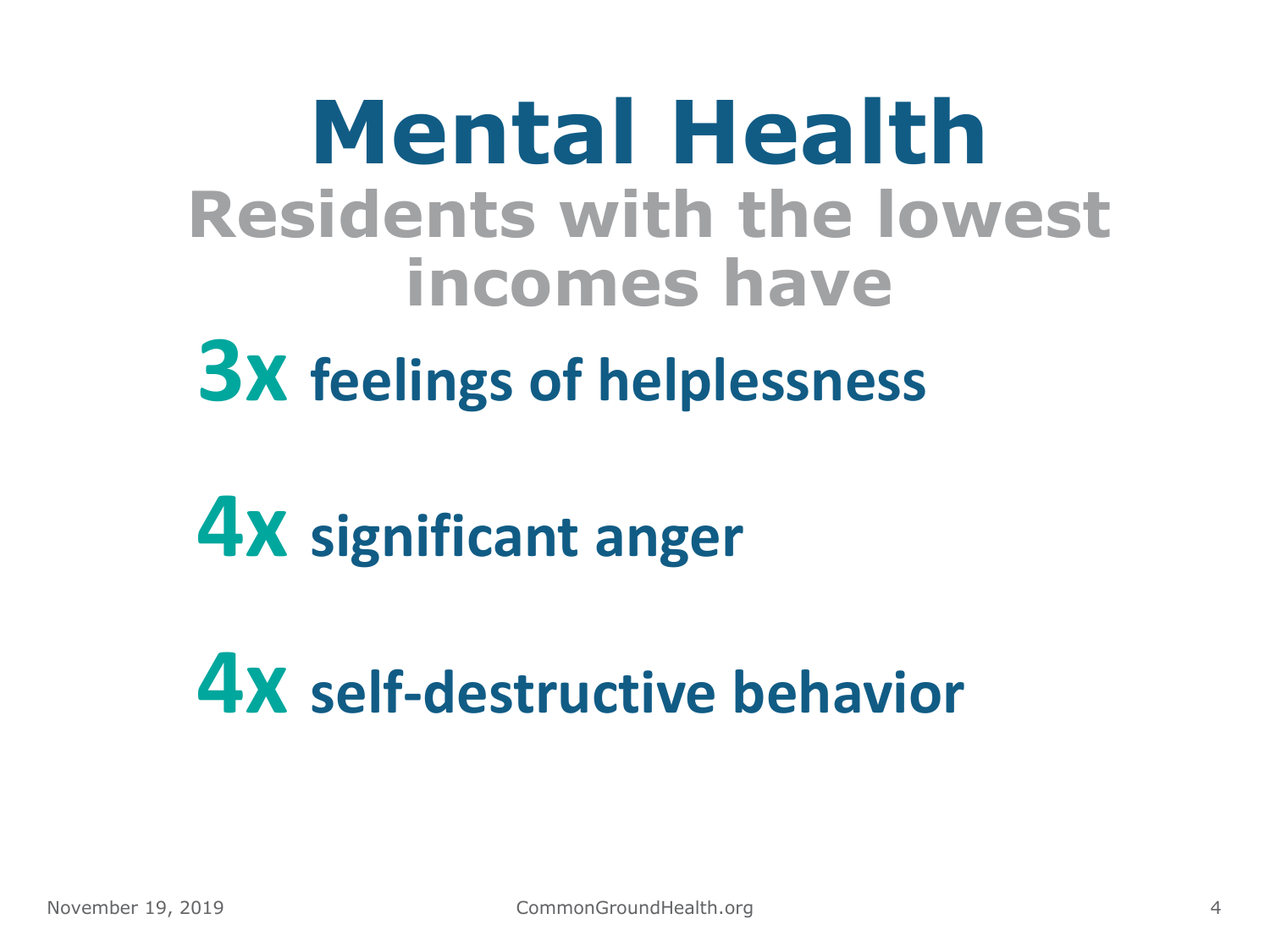### **SAGE Commission Vision for Aging Services for 2020 and Beyond**



**Increase the number of professionally trained aide level personnel in the Finger Lakes Region**

 $1$  CommonGroundHealth.org  $\sim$  2019  $\sim$  2019  $\sim$  2019  $\sim$  2019  $\sim$  2019  $\sim$  2019  $\sim$  2019  $\sim$  2019  $\sim$  2019  $\sim$  2019  $\sim$  2019  $\sim$  2019  $\sim$  2019  $\sim$  2019  $\sim$  2019  $\sim$  2019  $\sim$  2019  $\sim$  2019  $\sim$  2019  $\sim$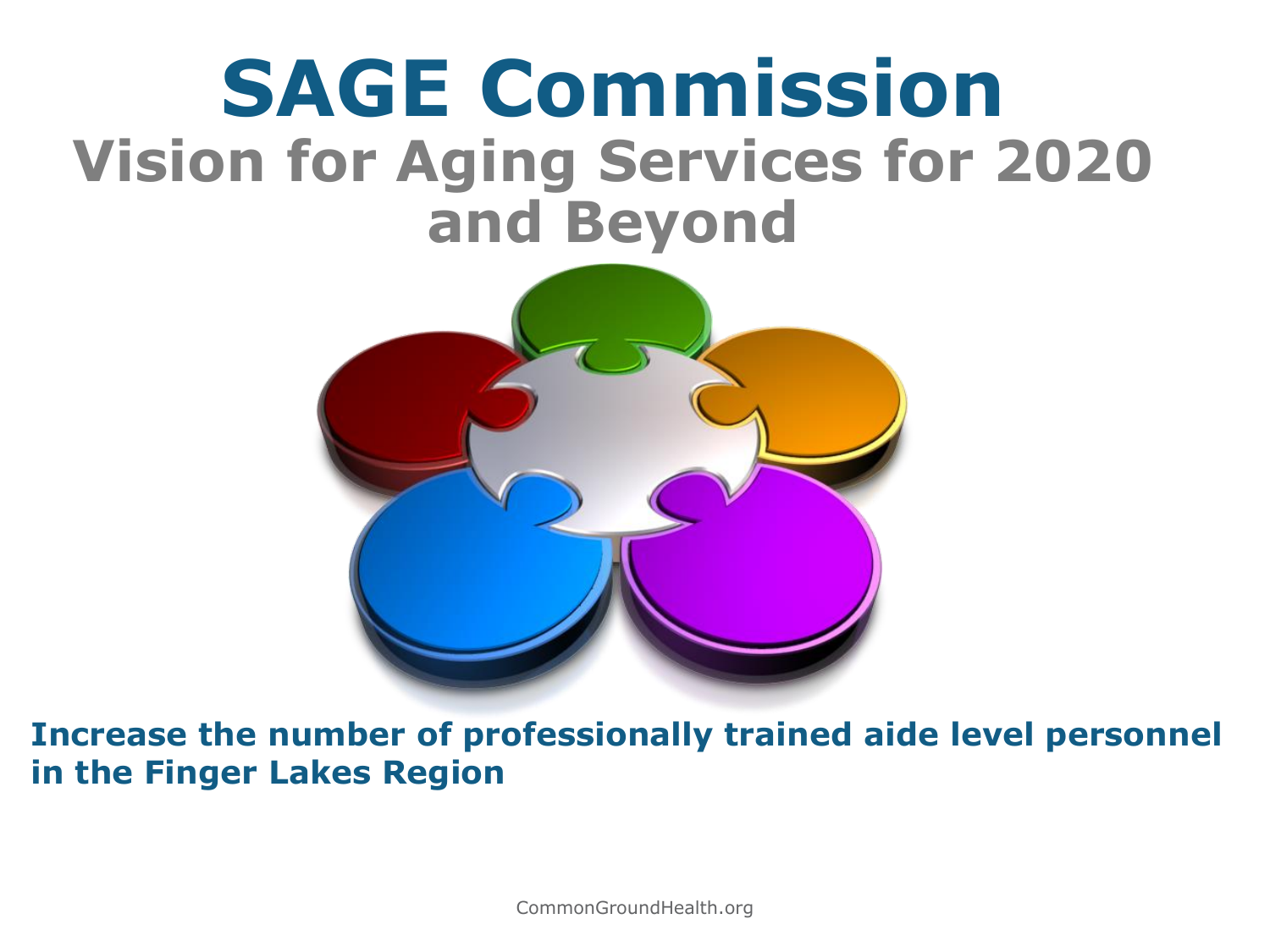## **Aging population trends**

#### Older adults are the fastest growing population group in NYS

From 2000-2040 the 65 and over population will increase 47% in the Finger Lakes Region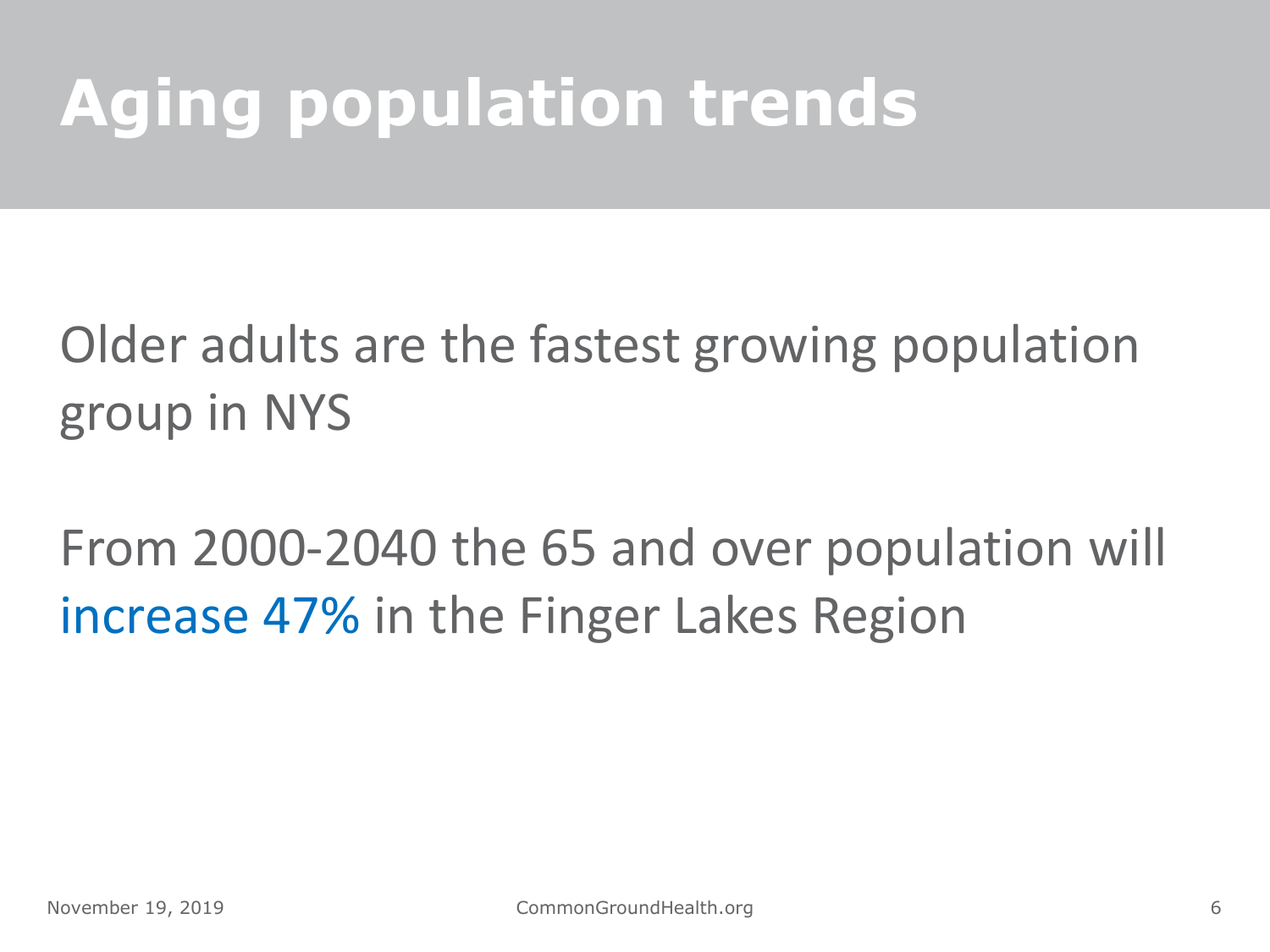### **Home Health Care Workforce Projections**

- Center for Healthcare Workforce Studies (March 2018):
- Between 2002-2016, home health care added over 56,000 jobs statewide.
- In 2017, 74% of home health care agencies projected expanding their HHA, PCA workforce in the next year
- Between 2014-2024, DOL projects 11,000 openings for HHA; 6,500 openings for PCA.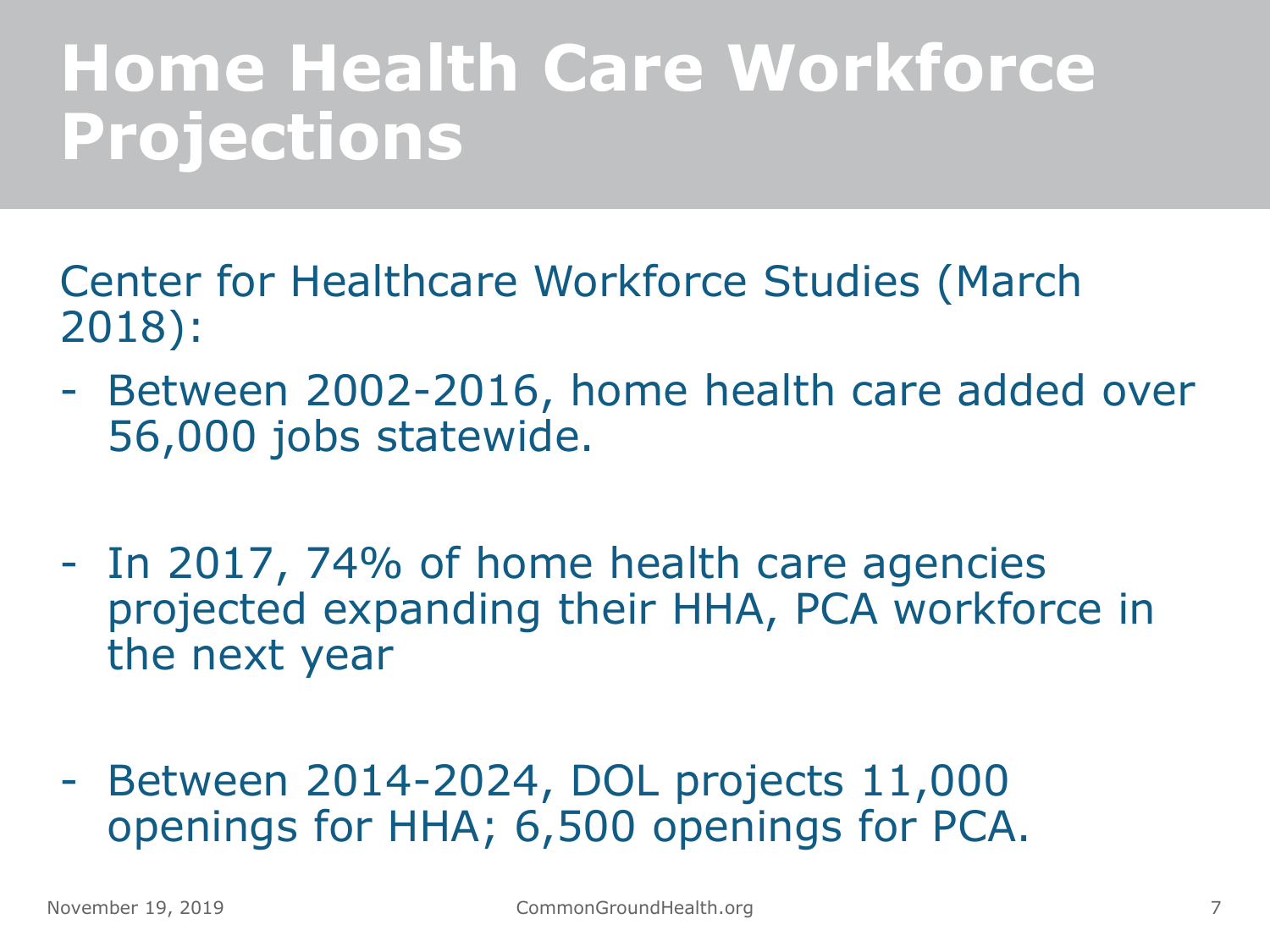### **FLPPS 13-county Region 2018-2019, Home Health Aides**

| 2018 Jobs | <b>Annual</b><br><b>Openings</b> | 2018-2019<br><b>Change</b><br>(%, N) | 2018-2019<br>Replacement<br>jobs | <b>Median</b><br><b>Hourly</b><br><b>Earnings</b> |
|-----------|----------------------------------|--------------------------------------|----------------------------------|---------------------------------------------------|
| 5,710     | 914                              | 5%<br>$(278$ jobs)                   | 634                              | \$12.53                                           |

Source: MCC Economic & Workforce Development Center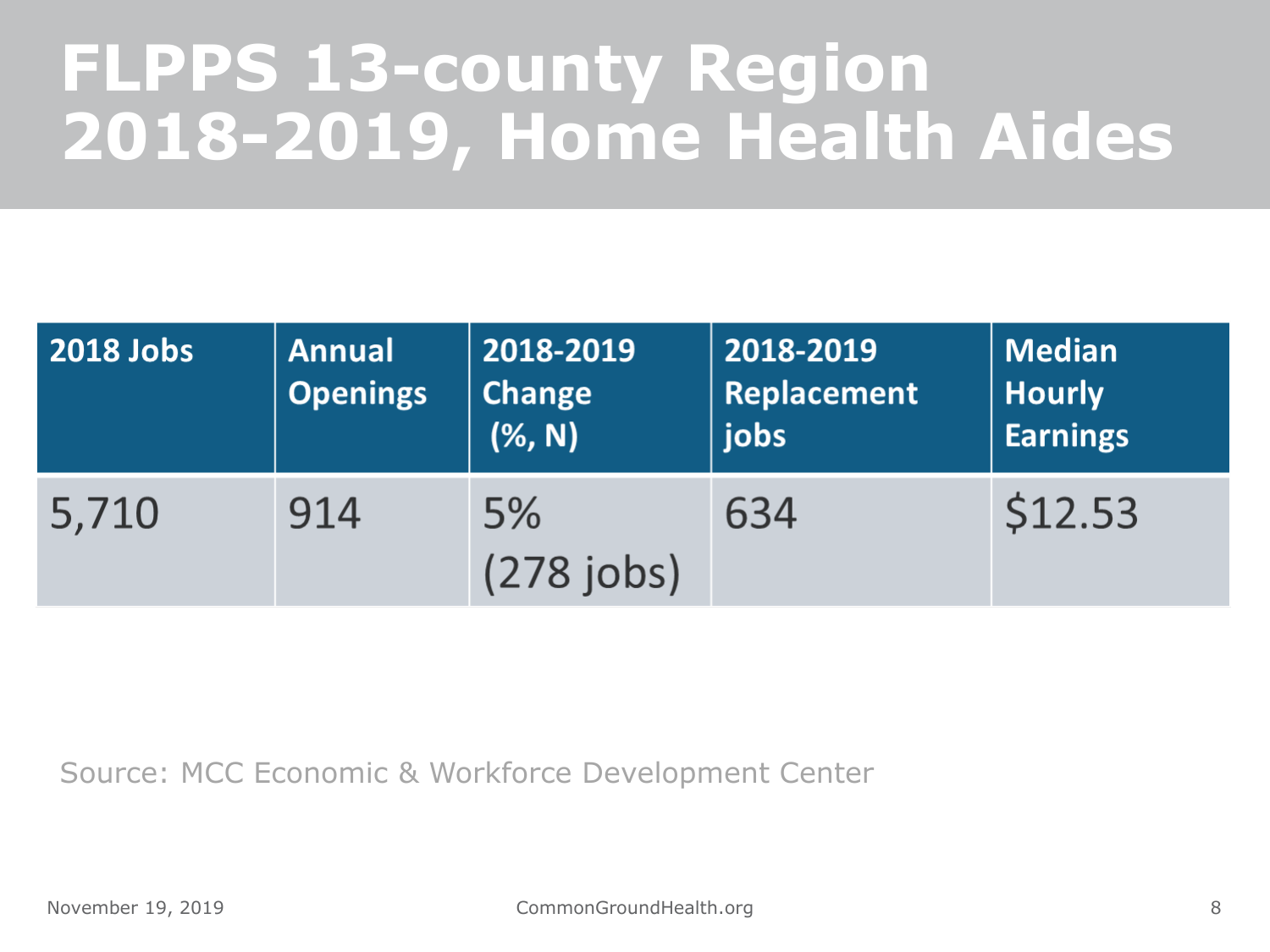### **Wages do not meet Self-Sufficiency Standard**

| <b>Occupation</b>                                              | # Full Year<br><b>Workers</b><br>(Monroe)<br>2014 | # Full Year<br><b>Workers</b><br><b>Below</b><br><b>200% FPL</b> | $%$ of<br><b>Occupation</b><br><b>Below</b><br><b>200% FPL</b> | Avg. Hourly<br><b>Wage, 2015</b> |
|----------------------------------------------------------------|---------------------------------------------------|------------------------------------------------------------------|----------------------------------------------------------------|----------------------------------|
| Nursing,<br>Psychiatric,<br>and Home<br>Health<br><b>Aides</b> | 6281                                              | 2790                                                             | 44.4%                                                          | \$12.81                          |
| Personal<br><b>Care Aides</b>                                  | 1756                                              | 734                                                              | 41.8%                                                          | \$12.20                          |

Doucette, LA, Fitts, H. Wage Disparities in Monroe County by Race and Gender. Mayor's Office of Innovation and Strategic Initiatives, 2017

November 19, 2019 **CommonGroundHealth.org** 9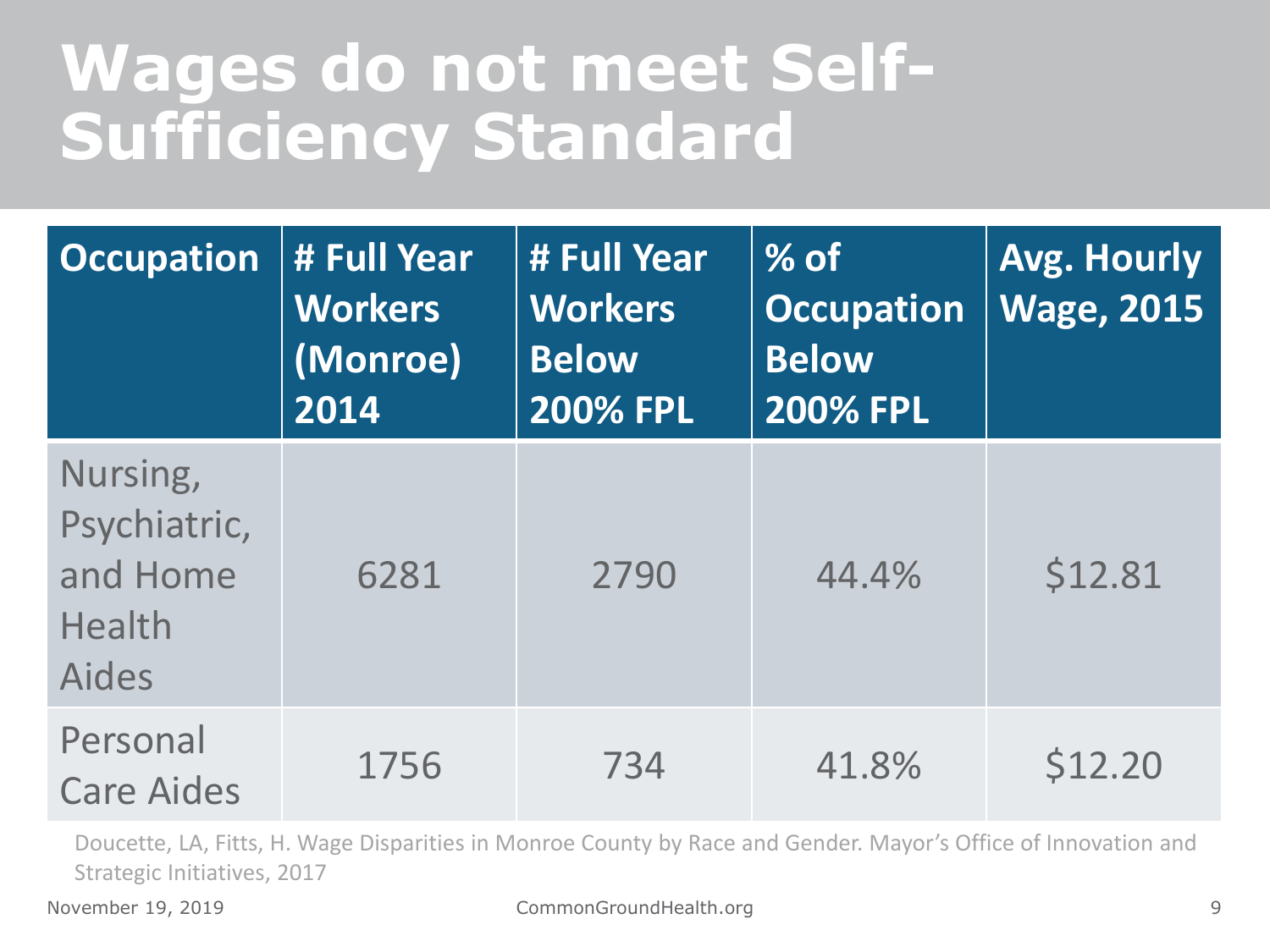### **Shared Priorities, Goals and Initiatives**

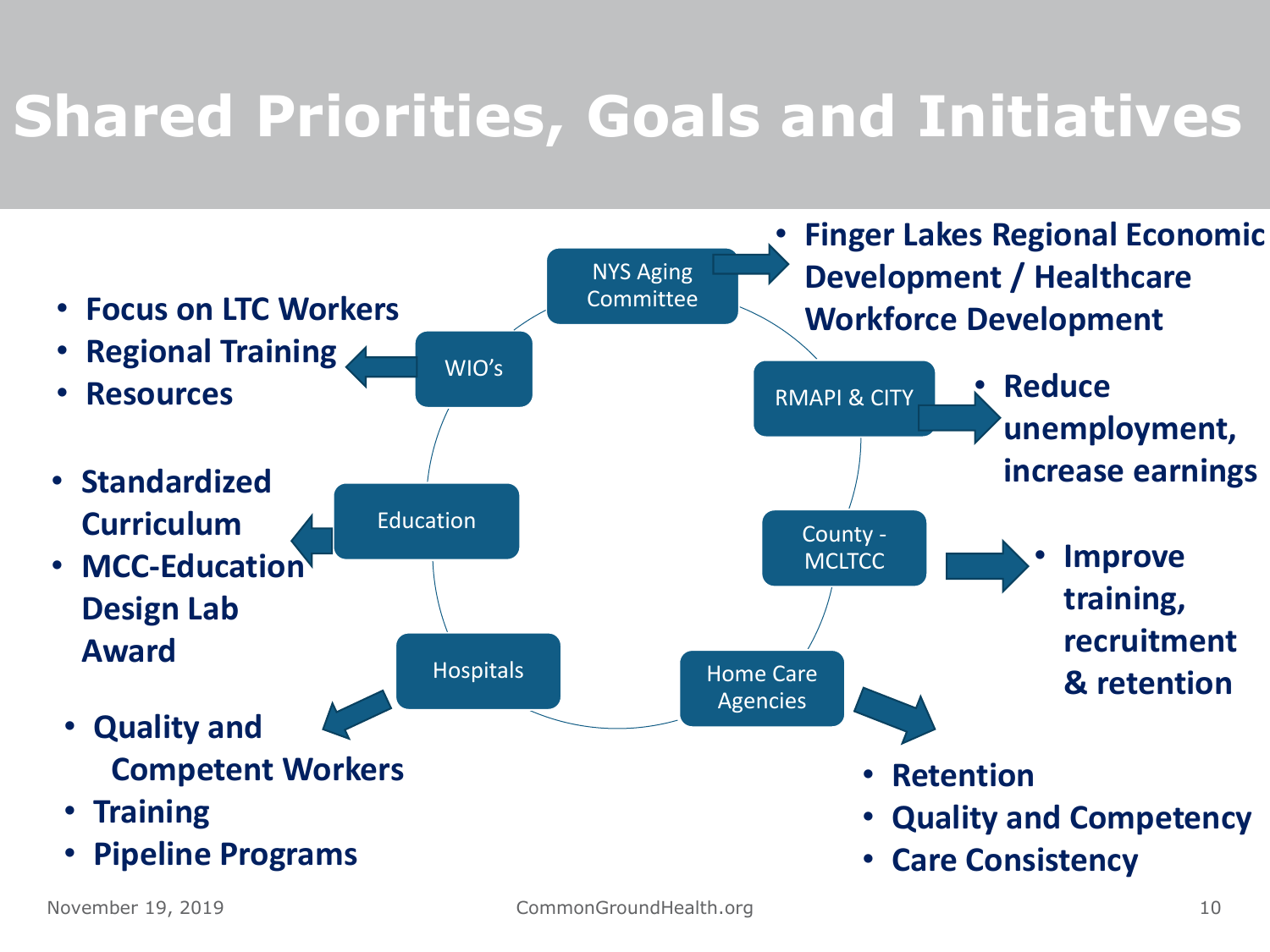

#### Rochester's Bridges to Success

| Deiliographics at intake             |                                                                           |  |  |  |
|--------------------------------------|---------------------------------------------------------------------------|--|--|--|
| <b>Average age:</b>                  | 38                                                                        |  |  |  |
| Gender:                              | 22% M; % 78% F                                                            |  |  |  |
| <b>Marital status:</b>               | 3.8% Married                                                              |  |  |  |
| Race:                                | 62% Black<br>9% White (non-<br>Spanish)<br>29% Other (Inc.<br>Multi race) |  |  |  |
| Avg.<br><b>Household</b><br>size     | 2.8                                                                       |  |  |  |
| <b>Education</b>                     | 35% < HS/GED<br>37% HS/GED<br>13% Some college<br>15% College Grad.       |  |  |  |
| <b>Employed full</b><br>or part-time | 29% (N-160)                                                               |  |  |  |

**Demographics at Intake**

| (Active Participants)<br><b>Outcomes</b>                        |                                                                          | <b>Average % employed since</b><br>program enrollment increased<br>95.2% |             |              | Average household income since<br>enrollment increased<br>100.5%*                                                                          |  |  |
|-----------------------------------------------------------------|--------------------------------------------------------------------------|--------------------------------------------------------------------------|-------------|--------------|--------------------------------------------------------------------------------------------------------------------------------------------|--|--|
|                                                                 | Note*: Large positive difference from previous report due to math error. |                                                                          |             |              |                                                                                                                                            |  |  |
| Jnemployed<br>(N=88 Actives)<br><b>Transitions</b><br>Initially | % Unchanged                                                              | % Full time                                                              | % Part time |              | % Temporary or per diem                                                                                                                    |  |  |
|                                                                 | 47.73%                                                                   | 23.86%                                                                   | 23.86%      |              | 2.27%                                                                                                                                      |  |  |
| Participant<br>Planning                                         | Avg. # goals<br>planned                                                  |                                                                          |             |              | % Participants advancing from 'Crisis' or 'At Risk 'to Stable within<br>at least one domain (e.g., housing, health, education, employment) |  |  |
|                                                                 | 4.26                                                                     | 80%                                                                      |             |              |                                                                                                                                            |  |  |
| <b>Operations</b>                                               | <b>Participant</b>                                                       | Avg. % allowable                                                         |             |              | Initiative cost per participant year                                                                                                       |  |  |
| Initiative                                                      | retention rate                                                           | incentives distributed                                                   |             | enrolled (2) |                                                                                                                                            |  |  |
|                                                                 | 81%                                                                      | 67.7%                                                                    |             |              | \$5,974.48                                                                                                                                 |  |  |

November 19, e2012 and for a Better Community, Catholic Family Center, The alter and the community plead the City of Rochester Office of Innovation & Strategic  $11$ Initiatives, and Notre Dame Lab for Economic Opportunities